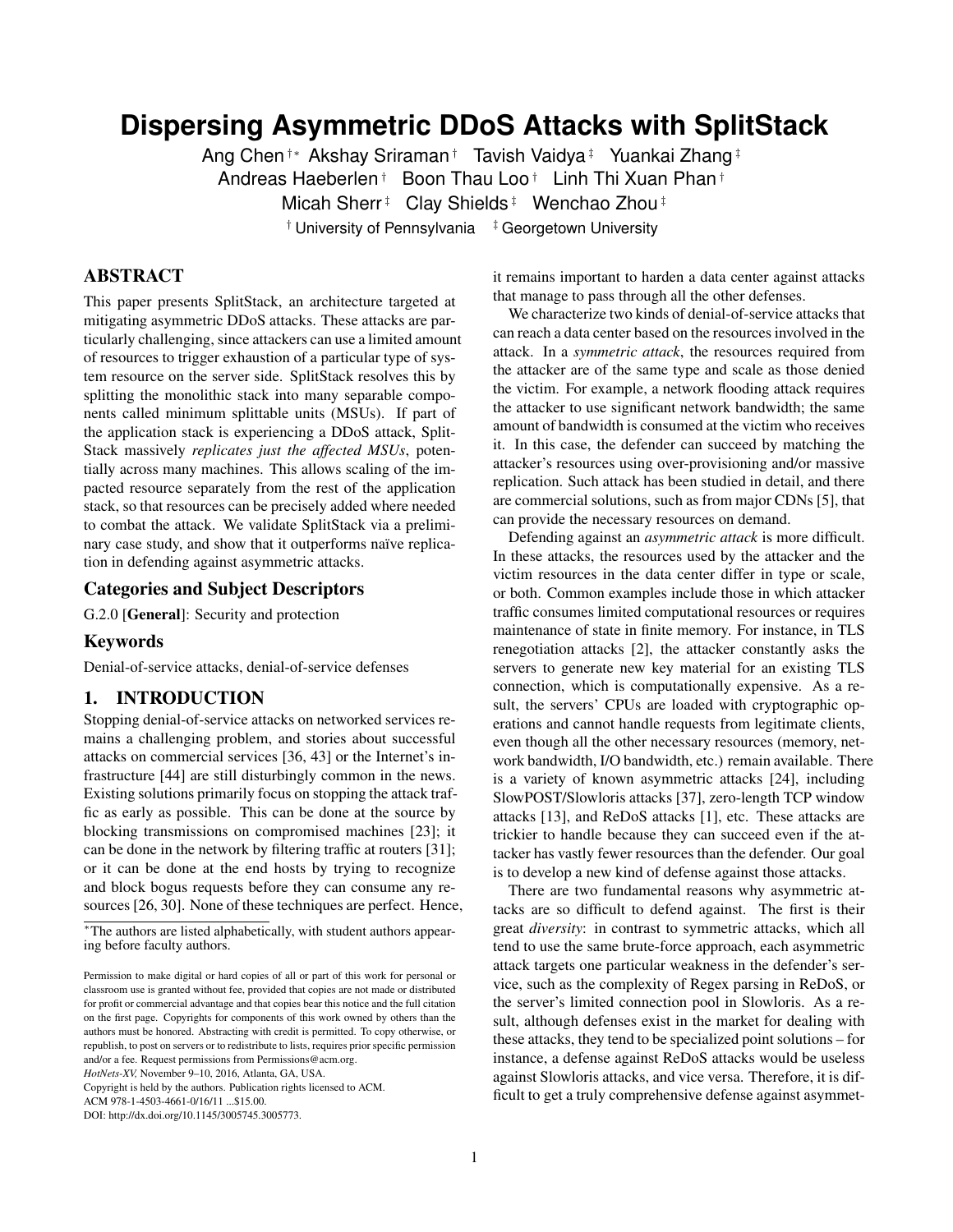<span id="page-1-0"></span>

| Attack                      | <b>Target resource</b>                        | <b>Existing defenses</b>      |
|-----------------------------|-----------------------------------------------|-------------------------------|
| $SYN$ -flood [17]           | Half-open connection pool                     | <b>SYN</b> cookies            |
| TLS renegotiation [2]       | CPU cycles spent on TLS handshakes            | SSL accelerators              |
| ReDOS <sup>[1]</sup>        | CPU cycles spent on Regex parsing             | Regex validation              |
| SlowPOST/Slowloris [37]     | Established connection pool                   | Increase connection pool size |
| HTTP GET flood [12]         | CPU cycles and memory                         | Rate limiting                 |
| Christmas tree attack [7]   | CPU cycles spent on processing packet options | Filtering                     |
| Zero-length TCP window [13] | Established connection pool                   | Increase connection pool size |
| HashDoS <sup>[8]</sup>      | CPU cycles spent on maintaining hash tables   | Use stronger hash functions   |
| Apache Killer [33]          | Memory                                        | Allocate more memory          |

Table 1: Examples of asymmetric denial-of-service attacks.

ric attacks: even if the defender deploys all known defenses in combination, the result is still unlikely to help against an attack that uses a new attack vector.

The second reason is that today's application stacks are *monolithic*, so they place constraints on how available resources can be used. Consider, for instance, a TLS renegotiation attack on a typical two-tiered web service that consists of a HTTP server tier and a database tier. Since TLS is handled exclusively by the HTTP servers, the attacker can win by exhausting the CPU resources on these servers – even if the database servers are completely idle, and have lots of CPU resources that could have been used to help the first tier! We could increase the CPU resources by spinning up more nodes as HTTP servers, but this ties down all other resources on these nodes (e.g., memory, I/O bandwidth) that could be used elsewhere, and they essentially go to waste. Notice that *this limitation exists only because of the monolithic architecture in current HTTP servers*. If we could find a way to carve out the TLS handshake component, and replicate just this component on the database tier to use its idle CPU cycles, it would be a much more effective defense.

In this paper, we propose a new approach to handling asymmetric denial-of-service attacks, with three key elements. First, we propose to break up the application stack into smaller components that can be moved and replicated independently. This is inspired by the current trend towards micro-services [\[40\]](#page-7-6), but our vision goes much further: we aim to operate at a much smaller granularity, e.g., by moving the TLS handshake component or the SYN processing component. Second, we propose to add a centralized controller that assigns components to machines and routes data flows between them, much like an SDN controller routes packet flows between switches. This controller could carefully schedule the components, e.g., to meet a given SLA objective. Third, we propose to continuously monitor the resource consumption of each component, and to replicate any components that are overloaded, e.g., due to a denial-of-service attack. We refer to this design as the *SplitStack architecture*.

The SplitStack architecture offers two benefits for defending against asymmetric attacks. First, the fine-grained components make it easier for the defender to deploy all available resources on all machines against the attacker, exactly as needed. For instance, SplitStack could respond to a TLS renegotiation attack by temporarily enlisting the database tier, or even machines from other services, to help with TLS handshakes. Second, the reactive replication approach is not attack-specific and can thus potentially mitigate unknown asymmetric attacks. Once SplitStack recognizes that a component is overloaded or its throughput appears to drop, it can respond by replicating that particular component – without having seen the attack before, and without knowing the specific vulnerability that the attacker is targeting! This is especially useful because DDoS attacks today tend to use multiple attack vectors [\[27\]](#page-6-12).

We do not intend SplitStack as a cure against all possible DDoS attacks. If an attacker can fill up the data center's inbound link or completely overwhelm the defender's resources, she can still succeed. We also do not envision SplitStack as the *only* defense against attacks: specialized defenses, such as hardware SSL accelerators [\[18\]](#page-6-13), can be more efficient than SplitStack because they are tailored to a particular attack vector. Rather, we propose SplitStack as a generic defense that can mitigate an attack (particularly unknown attacks) at least until help arrives. As a welcome side-effect, SplitStack's fine-grained scheduling and migration techniques provide more freedom for matching up tasks and resources and could thus increase utilization in data centers and/or provide better QoS even in the absence of attacks.

As a proof-of-concept, we conducted an initial set of experiments with a preliminary SplitStack prototype to show that SplitStack's approach can be effective, and that it can utilize all available resources when under attack. Looking forward, there is clearly a lot of work left to be done. For instance, it would be useful to have an automated way to split existing network stacks into fine-grained components (perhaps with a bit of help from the developer), and there may be cases where a 'component' cannot be split and replicated easily (e.g., when consistency requirements are involved). On the other hand, an architecture like SplitStack could also provide many interesting new opportunities: by separating out a 'control plane' for software systems, analogous to the control plane in software-defined networks, SplitStack could potentially enable entirely new kinds of policies, e.g., for scheduling, migration, and fault-tolerance.

# 2. OVERVIEW

As a running example, we consider a two-tiered web service hosted in a data center, where the frontend is an HTTP server tier, and the backend is a database tier. An external adversary launches a TLS renegotiation attack [\[2\]](#page-6-4) that consumes CPU resources on the HTTP servers, by constantly asking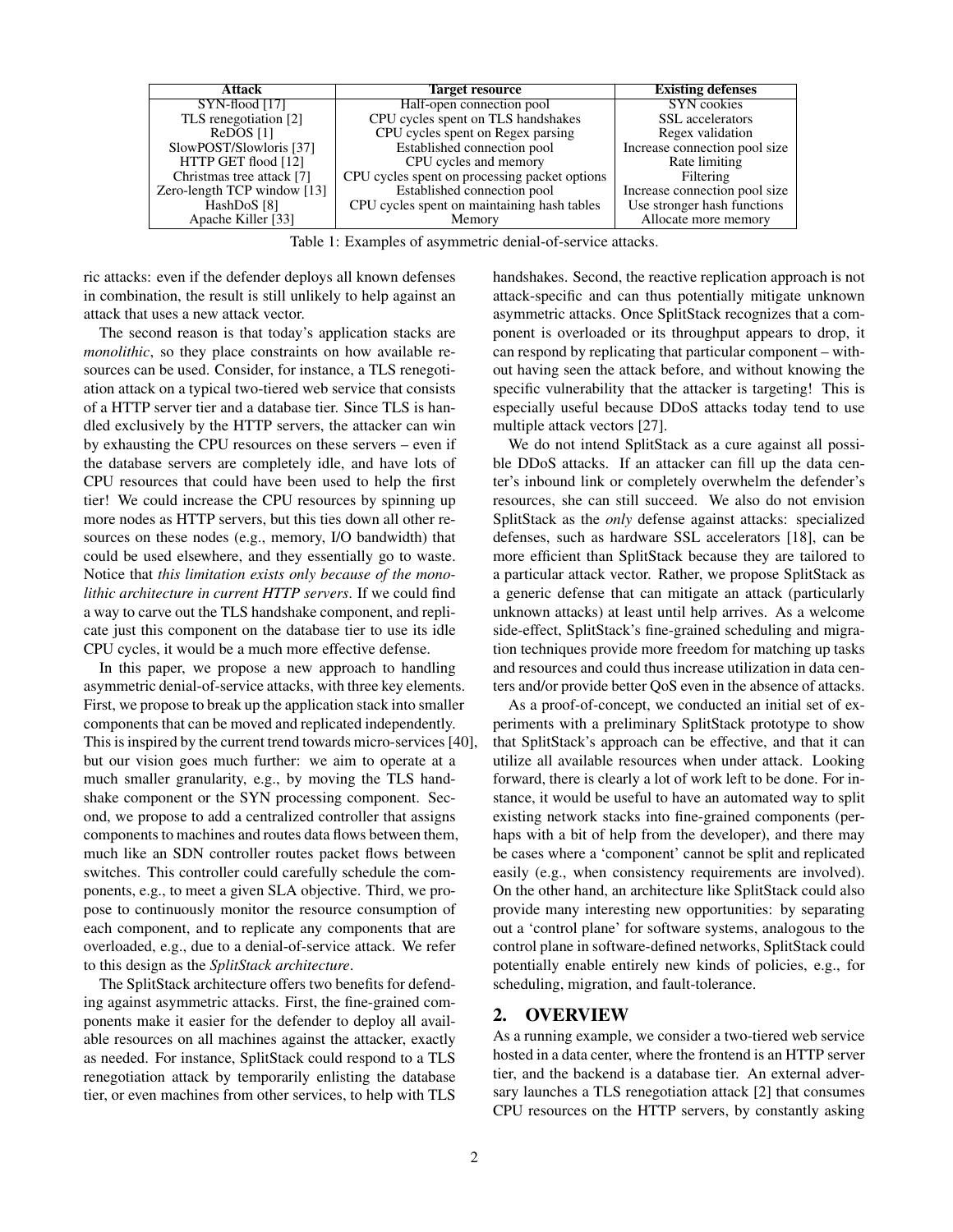<span id="page-2-0"></span>

Figure 1: Example use case of SplitStack. The monolithic software (a) is transformed into a dataflow graph (b) with smaller components, called MSUs, which are then scheduled on the available machines (c). When an attacker attempts to overload one of the components (d), SplitStack disperses the attack by generating additional instances on other machines (e).

the servers to switch to a new cryptographic key. As a result, legitimate requests are being served very slowly, or not at all. (Of course, SplitStack is applicable to other types of asymmetric attacks as well, e.g., those shown in Table [1.](#page-1-0))

Threat model: In *asymmetric DDoS attacks*, the attacker is unable to match the defender's bandwidth, but she succeeds by cleverly "choking" some other resources, e.g., CPU cycles, memory. We do not assume that the attack vector is known to the operator – novel attacks are explicitly in scope. Our goal is to *automatically mitigate an attack, even if it has a new attack vector*, and to provide reasonably good quality of service to the legitimate clients while the human operators are working on a more permanent solution. We *do not* consider brute-force attacks that saturate a data center's ingress link, or exploits that take over data center machines.

## 2.1 Strawman Solutions

One strawman defense is to *filter or block* suspicious network traffic. For instance, if the service is receiving a huge number of GET / redsox.mov requests, the operators can simply block access to  $/$  redsox.mov. However, this heavily relies on the accuracy of request classification, so it is susceptible to false positives and negatives – what if the requests are really coming from baseball fans after a successful game by the Boston Red Sox? Also, an adversary can send a heterogeneous mix of requests to confuse such a defense.

Another approach is to increase capacity by *replication*. For instance, to handle a TLS renegotiation attack, an operator can launch more web server nodes to increase the number of TLS connections that can be handled. This defense does not critically depend on an accurate classification, but it is very inefficient: every new machine will contribute a bit more CPU power, while its other resources (memory, bandwidth, I/O, ...) will be heavily underutilized or go to waste.

## 2.2 Approach: SplitStack

Our observation is that the data center often has a lot more of the overloaded resources elsewhere, but the current software architecture cannot effectively use them. For instance, in our example, the CPUs on the database servers will be mostly idle while the web servers struggle to keep up with the attack. If the database servers were able to "help" the web servers by contributing their computation power, the capacity at the bottleneck (TLS renegotiation) would increase.

We propose such "helping" by splitting the monolithic application stack into smaller pieces that can be replicated and migrated independently. This additional flexibility would enable an attacked service to use *all* of the available resources for its defense – by temporarily enlisting other servers, or even machines from different services. The effect would be a substantial increase in the service's capacity, and thus, hopefully, better quality of service for the legitimate clients.

#### 2.3 Challenges

This approach raises a number of important questions. First, *where and how should we split* a monolithic software into smaller pieces? If the splitting is not done carefully, Split-Stack may not be able to provide correctness guarantees. Second, *how should the pieces coordinate* with each other to best utilize the available resources? Finally, *who should make the decision to split* and move the pieces to find the best way to respond to a given attack?

## 3. THE SPLITSTACK ARCHITECTURE

The SplitStack architecture models a monolithic application stack as a dataflow graph consisting of Minimum Splittable Units (MSUs), each of which can be further annotated with an expected execution time and deadline (if any). MSUs are deployed in lightweight containers, and can be replicated on one or more machines.

Figure [1](#page-2-0) shows how this approach can disperse a DDoS attack. The monolithic software (a) is transformed into a dataflow graph with several MSUs (b), which are then scheduled by a controller to run on one or more available machines so as to meet specified deadlines (c). When the system comes under attack, one of the MSUs becomes overloaded and prevents the software from handling legitimate requests (d). The controller detects this based on the gathered performance statistics, automatically creates additional instances of the affected MSU on other machines, and balances the workload across them (e). Meanwhile, SplitStack alerts the operator and provides diagnostic information, so that she can better understand the attack vector, e.g., a bug in the affected MSU, and find a long-term solution. Thus, as long as the system *as a whole* has enough resources, all of the incoming requests can still be handled.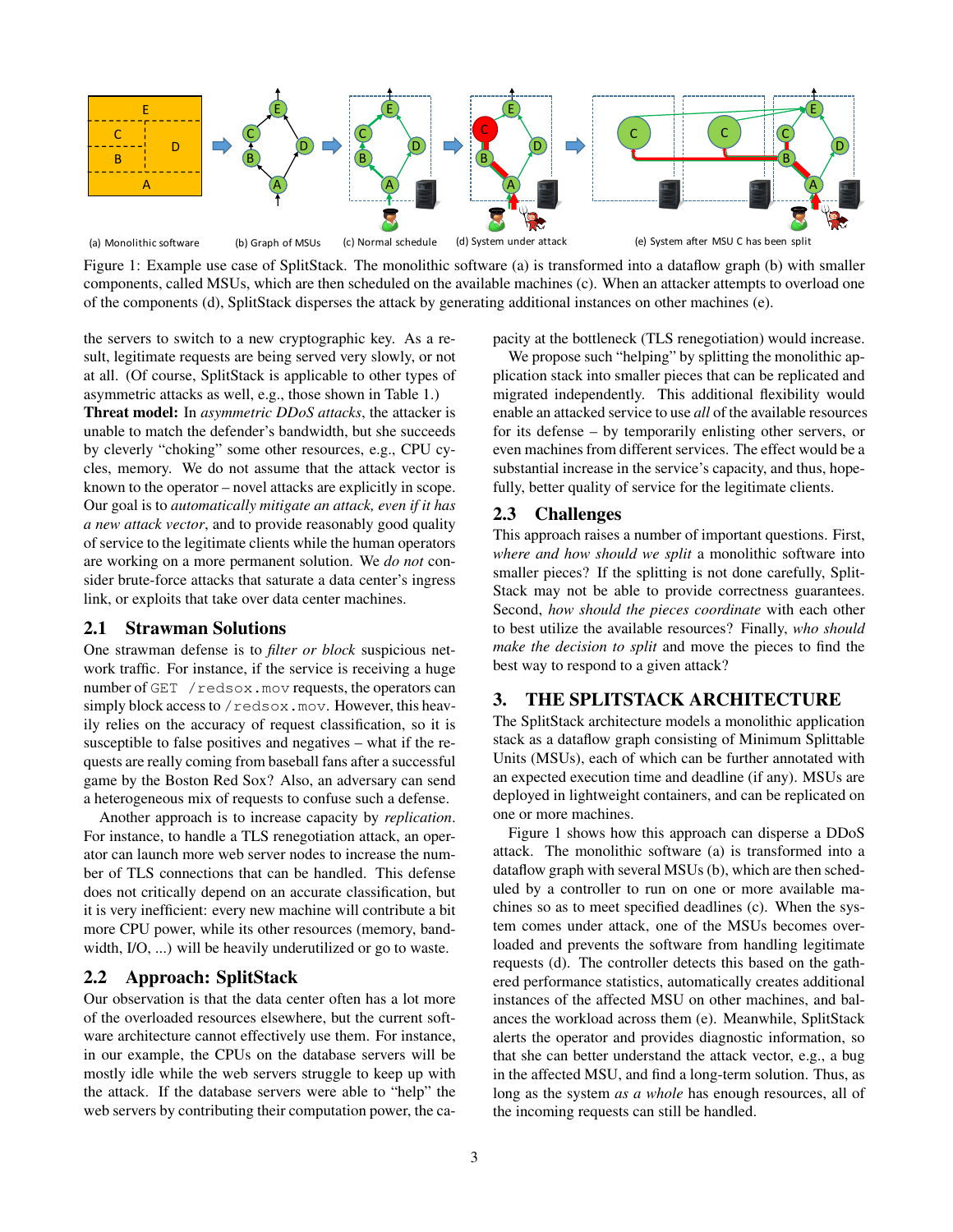#### 3.1 Minimum Splittable Units

In Figure 1(b), each vertex in the dataflow graph represents an MSU. An MSU is a small, (mostly) self-contained functional unit with narrow interfaces to other MSUs. It contains four types of meta data: a) a primary key to unique identify an MSU, b) a routing table that steers requests to next-hop MSUs, c) a cost model, which we describe more in Section [3.4,](#page-3-0) and d) typing information, which specifies how an MSU communicates with its replicas after being cloned into multiple copies (certain kinds of MSU replicas can operate independently; other kinds would need to coordinate).

Inter-MSU communication takes place via IPC when the MSUs are located on the same node (or even via function calls when they are located in the same address space), but it can be transparently switched to RPCs after an MSU migration. This is because the SplitStack controller may transform the dataflow graph in response to an attack, invoking four transformation operators on MSUs: add, remove, clone, and reassign. The MSUs and transformation operators form a basis for a SplitStack to defend against DDoS attacks.

#### <span id="page-3-1"></span>3.2 Software Partitioning

Partitioning a monolithic software into MSUs requires an intricate balance: if an MSU contains too little functionality (e.g., wrapping each function into its own MSU), it may need to constantly coordinate with other MSUs to get things done, resulting in high overhead; if an MSU is too large, then we cannot easily achieve the fine-grained responses we desire. Therefore, one rule of thumb for partitioning MSUs is that the cost incurred by book-keeping and communications between MSUs should be much less than the cost of replicating a larger component in the software.

Fortunately, the layered nature of the network stack provides a useful starting point. The cross-layer interfaces are already reasonably narrow for use as a first approximation of MSU boundaries. For each layer, we further adopt a static partitioning of MSUs, including TCP handshake MSUs, TLS negotiation MSUs, etc., somewhat analogous to what Click [\[28\]](#page-6-14) has done. As past work – e.g., on SawMill Linux  $[21]$  – has shown, manually splitting complex software, such as an OS kernel, is feasible but difficult. We are developing ways to automate this process in our ongoing work (see Section [6\)](#page-5-0).

#### 3.3 MSU Coordination

At runtime, additional MSU instances may be replicated and migrated, so we need to carefully coordinate the state across MSU instances. SplitStack achieves this by applying different coordination mechanisms depending on the functionality of the MSU, and on how the MSU handles requests.

Independent MSUs: Some MSUs can process each request in isolation. For instance, our current SplitStack prototype has a TCP handshake MSU that can serialize, marshal, and migrate a completed TCP connection to its downstream application-layer MSUs, using the TCP connection repair functionality [\[15\]](#page-6-16) available in Linux v3.5 and above. It also has a TLS negotiation MSU; transferring state from this MSU to

its downstream MSUs is also just a matter of migrating the appropriate keys, secrets, and ciphersuite selections. In both cases, the MSU replicas can operate independently.

In the case of such "siloed" MSUs, the reassign and clone SplitStack operations are simple: reassign transfers the corresponding state to the new instance, and clone can be performed without any coordination whatsoever. Migrating state from one MSU to another (i.e., during reassign) could be performed either as an offline or live process. In the offline case, SplitStack reserves resources to construct the new MSU, the existing MSU is stopped, state is transferred, and the new reassigned MSU is then activated. Under load, such offline migration may be too costly since transferring state could be slow, thus incurring an unacceptable downtime. Inspired by techniques for live VM migration [\[14\]](#page-6-17), SplitStack uses iterative copy and commitment phases that more slowly migrate state while allowing the existing MSU to service requests until the new MSU is activated. Live migration minimizes downtime at the expense of a longer overall reassign operation.

Handling state: Coordinating state is more difficult for MSUs with cross-request dependencies. For example, an MSU that handles the search function of a web application may require access to state related to the user's access permissions and prior requests, both of which may be affected by separate MSUs. A simple approach is to maintain and access such state only through a centralized memory store such as Redis. (This model is already becoming widely adopted for applications deployed as a collection of microservices.) In Section [6,](#page-5-0) we sketch a potential solution for coordinating cross-request state between MSUs in a distributed fashion.

Routing requests through MSUs: As SplitStack dynamically schedules MSUs on multiple physical nodes, control and data traffic is routed accordingly to ensure that requests arrive at the correct MSUs, using a "routing table" in each MSU. For example, when multiple MSUs are created to scale the processing of a particular functionality (such as handling TLS key negotiation), the incoming traffic is divided evenly among these MSUs. SplitStack preserves flow affinity requirements for MSUs whenever appropriate.

## <span id="page-3-0"></span>3.4 The SplitStack Controller

SplitStack has a central controller that is responsible for allocating resources and scheduling the MSU graph at runtime. Scheduling decisions include the initial and subsequent placement of the (instances of the) MSUs on the machines, the scaling of the MSUs in response to potential attacks, and the assignment of requests to MSU instances. The controller's goal is to balance loads across the data center to meet a certain SLA. By default, our scheduler uses the standard Earliest Deadline First (EDF) algorithm within each node for predictable performance.

SplitStack accepts an overall SLA requirement for an application in the form of end-to-end latency constraints. In the software partitioning phase (Section [3.2\)](#page-3-1), SplitStack obtains the MSU-level deadlines by dividing the end-to-end latency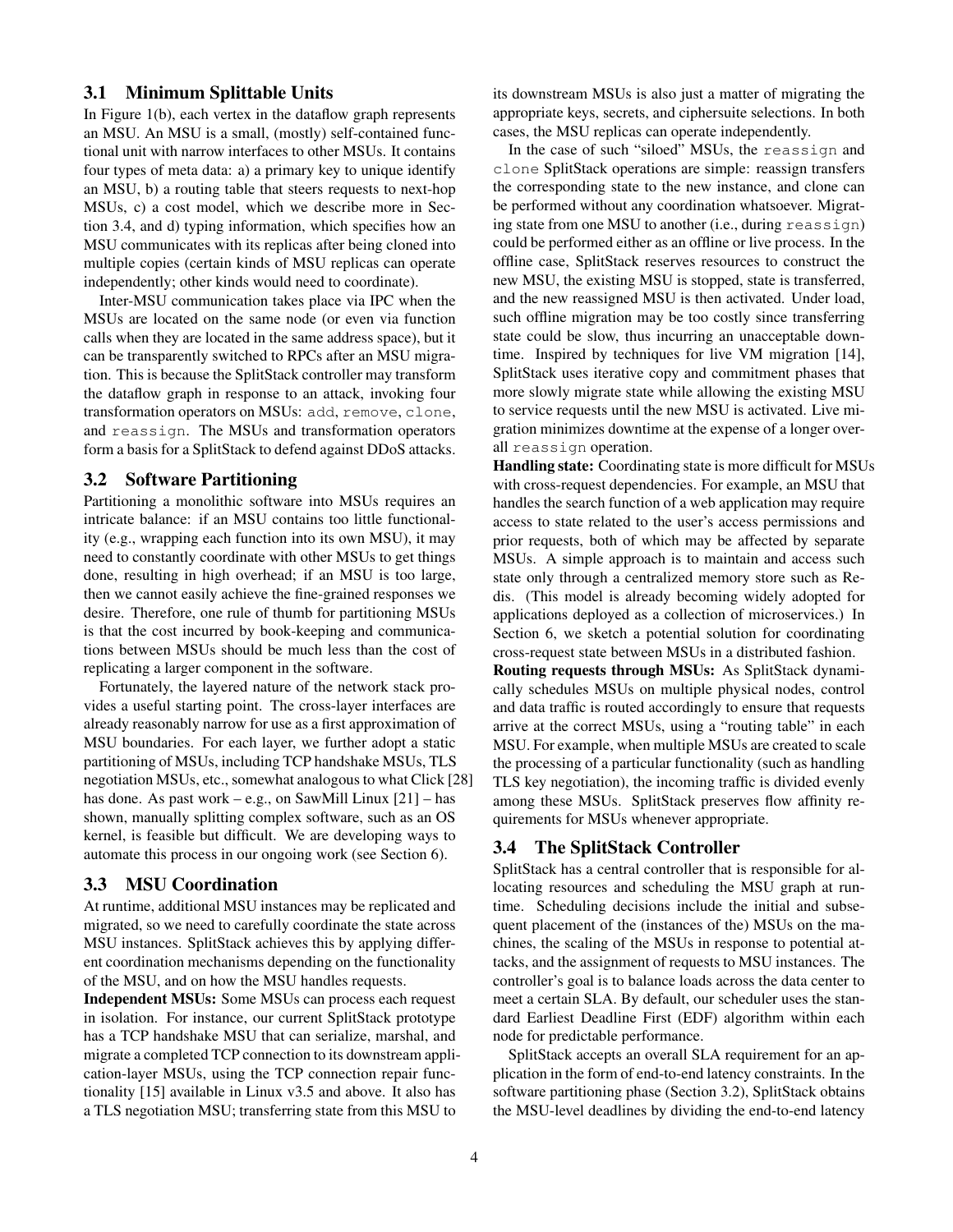constraint among the MSUs along a path of the graph, proportionally to their computation costs.

Cost model. To make resource allocation decisions, the SplitStack controller needs to know the execution requirements of each MSU, in the form of its *cost model*. Concretely, the cost model for each MSU includes (a) the amount of computation resource needed to process an input data item (e.g., a packet or an RPC), (b) the number of output data items to be transmitted to a downstream MSU, and the amount of network bandwidth required for each item, and (c) the effect of the graph operators on the MSU. Since these resource requirements can change drastically at runtime, e.g., during algorithmic complexity attacks, SplitStack periodically updates the cost model based on the monitoring information gathered at runtime. When not provided by the operator, the computation overhead (i.e., the worst-case execution time, or WCET [\[9\]](#page-6-18)) of each MSU and the communication costs among them can be estimated using either static analysis of the source code (e.g., using existing timing analysis tools developed in the real-time community [\[9\]](#page-6-18)) or profiling (if only binaries are available).

MSU placement. Based on the cost models and individual MSU deadlines, the SplitStack controller formulates the initial placement of MSUs on machines and the assignment of requests to the MSU instances as an optimization problem. It uses two kinds of constraints: (a) the *total utilization* of the MSUs on each core should be at most one, to ensure that MSUs meet their deadlines; and (b) the resulting *total bandwidth required* on each network link for the communication among MSUs on different machines should not exceed the link's available bandwidth. The optimization objective aims to, first, minimize the worst-case bandwidth requirement on a network link, and then minimize the worst-case CPU utilization per machine, so as to balance load across the machines and network links. When possible, MSUs that are adjacent in the dataflow graph are scheduled on the same machine, so that they can communicate using IPC (or even function calls!) rather than using network messages.

Monitoring and adaptation. At runtime, the controller detects bottlenecks by monitoring the system, using a set of monitoring agents on each machine. The data is aggregated hierarchically reduce communication overhead. The agents keep track a range of critical metrics necessary for the detection of potential DDoS attack, including the fill levels of the input and output queues, the current CPU load, memory and I/O utilization on each machine, and the load at each router. SplitStack reserves a fixed amount of the available bandwidth for the communication between the monitoring component and the controller.

When a potential DDoS attack is detected, the controller invokes the four transformation operators to scale the MSUs, re-allocate resources, re-assign requests, and update the routing tables and cost models for the MSUs. Our initial Split-Stack controller uses a greedy approach – it assigns cloned MSU instances based on the least utilized machines and network links, while ensuring the two utilization and bandwidth constraints are satisfied – but we are currently working on more refined strategies. The controller also periodically rebalances the load among the data center resources by resolving the optimization problem with updated information, while minimizing changes to the current allocation.

If the controller blindly replicated overloaded MSUs on random nodes, it could take resources away from other services and/or consume additional bandwidth for inter-MSU communication, which could further aggravate the situation. Hence, it is essential for the controller to have a global view and to find solutions that provide good overall performance.

#### 4. CASE STUDY

To validate that SplitStack can disperse asymmetric DDoS attacks more effectively than naïve replication, we have developed a proof-of-concept prototype of SplitStack, and we have conducted a set of experiments on five DETERLab [\[6\]](#page-6-19) nodes. Our server-side setup consisted of one ingress node, and three service nodes; all incoming requests arrive at the ingress and then get processed on the service nodes. Initially, only two service nodes were activated – one node ran an Apache v2.4 web server, and another ran a MySQL v5.7.12 database; the web server was backed up by the database using a PHP v7.0 framework. In the absence of attacks, the third service node was idle. The attacker resided on a fifth DETER node that was connected to the ingress.

In our experiment, the attacker launched a TLS renegotiation attack using the thc-ssl-dos [\[39\]](#page-7-7) tool, which exhausted the computation resources on the web server node with frequent TLS renegotiations. To defend against this, a naïve replication strawman approach replicated one additional web server on the idle service node, and balanced the incoming requests between the two web servers using HAProxy v1.6.3. SplitStack, in contrast, recognized the *TLS handshake component* as the MSU, and replicated only this MSU. SplitStack enlisted not only the idle service node, but also the database node and the ingress node; we used this as a first approximation of the kind of fine-grained replication strategy SplitStack enables. Therefore, SplitStack replicated three additional components on these three nodes; the incoming requests were then balanced among the four components for the TLS handshaking stage. This was approximated by launching three stunnel [\[42\]](#page-7-8) v5.3.4 proxies on those nodes which help with TLS processing, which then handed off established connections to the Apache web server.

Note that we are able to create three additional stunnel instances in SplitStack, as opposed to only one additional instance of web server in the naïve approach, because the stunnel component is a lightweight process with comparatively smaller memory and computational footprint. Consequently, SplitStack was able to utilize spare cycles on the database and ingress nodes for running an extra instance of stunnel, which the naïve approach was unable to do.

Figure [2](#page-5-1) shows the comparison between the three different responses to the DDoS attack: (a) the "no defense" approach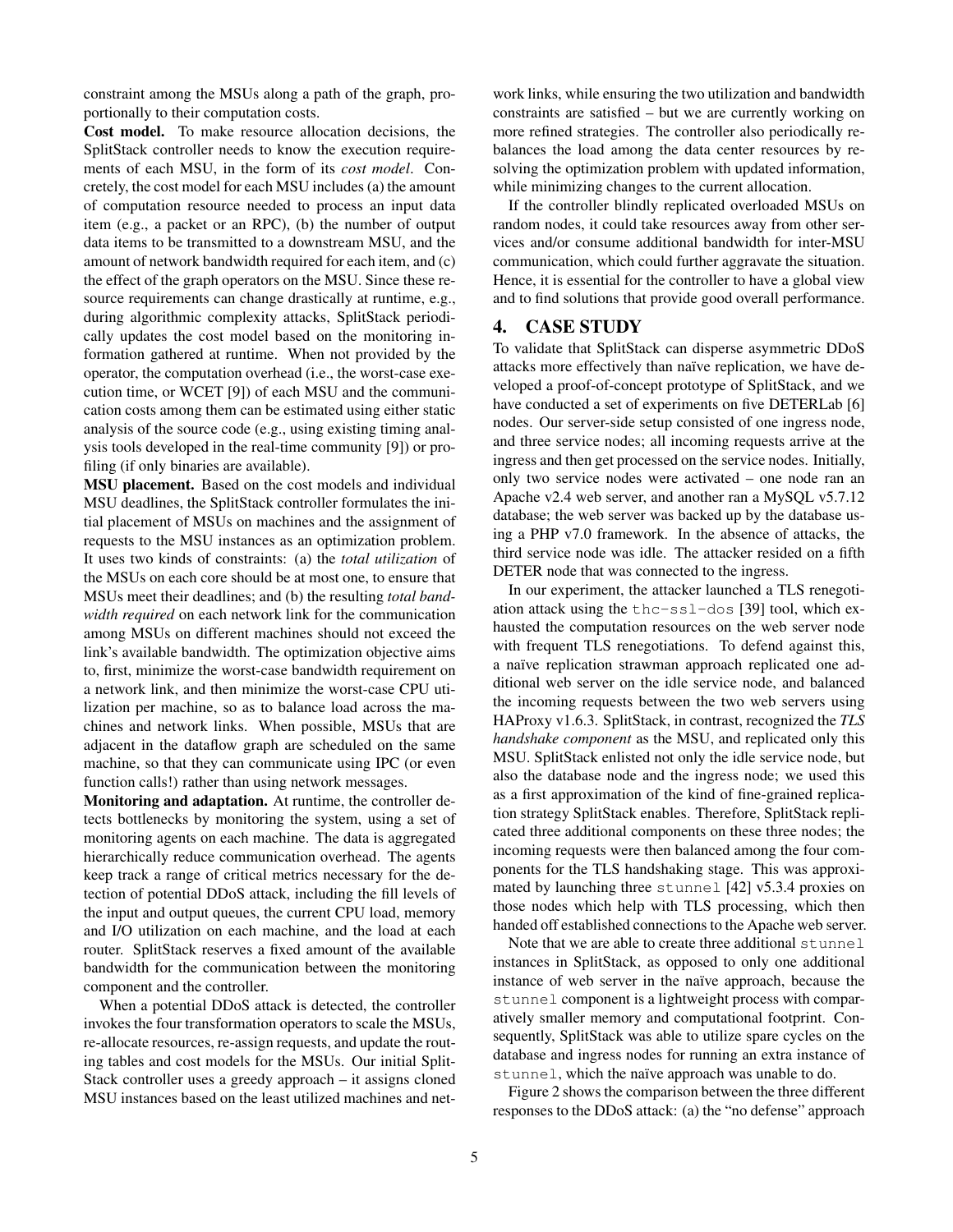<span id="page-5-1"></span>

Figure 2: Comparison of three defense mechanisms.

deployed no additional replication, (b) the "naïve replication" approach instantiated one additional web server, and (c) the SplitStack approach replicated three impacted MSUs. For each setup, we measured the maximum number of attack handshakes the web service can handle per second. We observe that naïve replication does help with alleviating the attack – the web service can handle about 1.98 times as many handshakes per second. SplitStack, on the other hand, can handle 3.77 times as many handshakes per second; this did not achieve a 4-times scale up, as one might expect, because the ingress node spent quite some CPU cycles on loadbalancing the requests. Nevertheless, we can see that Split-Stack still squeezed out significant computation power from the *remaining* CPU cycles. Overall, SplitStack achieved almost twice the throughput of naïve replication.

In practice, the improvement relative to naïve replication depends on the exact setup and could even be considerably higher than in our experiment. For instance, if we had a different number of additional nodes or VMs in the web service, the improvement ratio would change accordingly. Nevertheless, this initial set of results suggests that fine-grained replication, as enabled by SplitStack, can be a promising approach for defending against asymmetric DDoS attacks.

Our current prototype is not yet complete enough to allow a meaningful evaluation of SplitStack's overhead. For instance, the communication between MSUs can introduce delay or – if the MSUs are placed on different nodes – create additional traffic. We expect that a) the overhead will be low during normal operation, when MSUs will typically share an address space and "communicate" via function calls, much like the subsystems of a classical application do today, and that b) the overhead can be kept low even under attack, as long as the MSUs have narrow interfaces and the scheduler takes care to place related MSUs on the same node if it can. We are currently working on a full prototype that can be used to answer these questions experimentally.

#### 5. RELATED WORK

Asymmetric DDoS attacks: There are many kinds of asymmetric DDoS attacks, including ReDoS [\[1\]](#page-6-7) that uses malicious Regex patterns that take very long for servers to process, TLS renegotiation attacks [\[2\]](#page-6-4) that exhaust CPU cycles with SSL/TLS requests, HTTP SlowLoris/SlowPOST [\[37\]](#page-7-4) that send partial HTTP requests at a delayed rate in order to occupy server resources, HashDoS [\[8\]](#page-6-11) that exploits weak hash functions to create hash collisions, just to name a few. Existing defenses create specialized solutions for each attack, so a solution for one attack almost never works for another. In contrast, SplitStack uses a single defense strategy for a wide variety of asymmetric attacks.

Dispersion-based defenses: Dispersing DDoS attacks can be achieved by load-balancing [\[35,](#page-7-9) [31,](#page-7-3) [29\]](#page-6-20). For instance, Ananta [\[35\]](#page-7-9) proposes a software load-balancing architecture for high-speed data centers, Pushback [\[31\]](#page-7-3) and CoDef [\[29\]](#page-6-20) can rate-limit traffic to defend against DDoS attacks, etc. Dispersion can also be achieved by replicating the service under attack [\[25,](#page-6-21) [46,](#page-7-10) [19\]](#page-6-22). XenoService [\[46\]](#page-7-10) replicates web sites across XenoService servers when they are under attack, [\[25\]](#page-6-21) replicates an attacked service to a different location and confuses attacks by a random shuffling, Botahei [\[19\]](#page-6-22) dynamically launches more VMs to defend against legacy attacks. SplitStack is related to both approaches, but it has two advantages: (a) SplitStack *only replicates impacted MSUs*, not an entire stack or service, so it outperforms naïve replication strategies; (b) SplitStack does not look for specific features of legacy attacks, so it *can handle new attacks* with an unknown attack vector.

#### <span id="page-5-0"></span>6. DISCUSSION

We are currently exploring the following open problems. Identification of split points. The effectiveness of Split-Stack depends on a careful software partitioning. Our current design adopts a strawman approach that uses cross-layer interfaces and pre-defined software components as splitting points; however, there is a rich literature on program partitioning [\[41,](#page-7-11) [10,](#page-6-23) [34,](#page-7-12) [11,](#page-6-24) [47\]](#page-7-13) that contains a variety of approaches for splitting monolithic programs into a set of communicating components, and that SplitStack can benefit from. We are also investigating the use of declarative networking approaches [\[22\]](#page-6-25), which can provide component-based abstractions for building composable software modules, as well as control-flow graph analysis [\[32,](#page-7-14) [38,](#page-7-15) [20\]](#page-6-26) and program slicing [\[45,](#page-7-16) [3\]](#page-6-27) to partition legacy applications.

Coordinating inter-dependent MSUs. The current Split-Stack only supports "siloed" MSUs – i.e., MSUs with no cross-request dependencies. In addition to exploring centralized solutions for cross-request state management, we are investigating the use of SDN features to *route* state information between MSUs involved in a user's requests. Our goal is to combine distributed shared memory systems such as Orbe [\[16\]](#page-6-28) with SDN routing to ensure causal consistency [\[4\]](#page-6-29) of cross-request information among MSUs.

#### Acknowledgments

We thank our shepherd Stefano Vissicchio and the reviewers for their helpful comments. This material is based upon work supported in part by the the Defense Advanced Research Projects Agency (DARPA) under Contract No. HR0011- 16-C-0056, and NSF grants CNS-1054229, CNS-1453392, CNS-1527401, CNS-1513679, and CNS-1563873. Any opinions, findings and conclusions or recommendations expressed in this material are those of the author(s) and do not necessarily reflect the views of DARPA or NSF.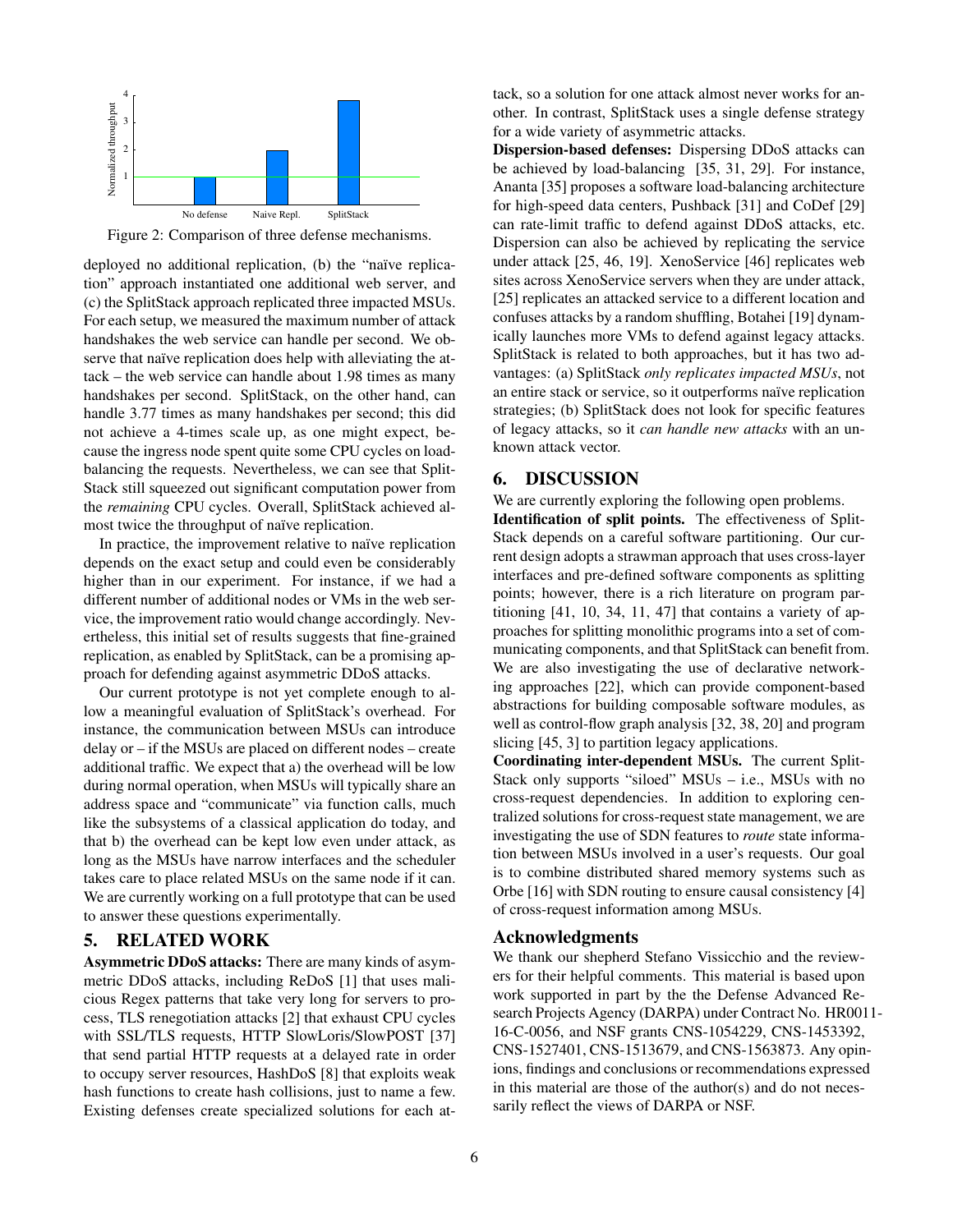# 7. REFERENCES

- <span id="page-6-7"></span>[1] Regular expression denial of service - ReDoS. [https://www.owasp.org/index.php/](https://www.owasp.org/index.php/Regular_expression_Denial_of_Service_-_ReDoS) [Regular\\_expression\\_Denial\\_of\\_](https://www.owasp.org/index.php/Regular_expression_Denial_of_Service_-_ReDoS) [Service\\_-\\_ReDoS](https://www.owasp.org/index.php/Regular_expression_Denial_of_Service_-_ReDoS).
- <span id="page-6-4"></span>[2] SSL renegotiation DoS. [https://www.ietf.org/mail-archive/](https://www.ietf.org/mail-archive/web/tls/current/msg07553.html) [web/tls/current/msg07553.html](https://www.ietf.org/mail-archive/web/tls/current/msg07553.html).
- <span id="page-6-27"></span>[3] H. Agrawal and J. R. Horgan. Dynamic program slicing. In *Proc. PLDI*, June 1990.
- <span id="page-6-29"></span>[4] M. Ahamad, G. Neiger, J. E. Burns, P. Kohli, and P. W. Hutto. Causal memory: Definitions, implementation, and programming. *Distributed Computing*, 9(1):37–49, 1995.
- <span id="page-6-3"></span>[5] Akamai. Cloud security. [https://www.akamai.](https://www.akamai.com/us/en/cloud-security.jsp) [com/us/en/cloud-security.jsp](https://www.akamai.com/us/en/cloud-security.jsp).
- <span id="page-6-19"></span>[6] T. Benzel. The science of cyber-security experimentation: The DETER project. In *Proc. ACSAC*, Dec. 2011.
- <span id="page-6-10"></span>[7] B. Brenner. TCP flag DDoS attack by Lizard Squad indicates DDoS tool development. [https://blogs.akamai.com/2015/01/](https://blogs.akamai.com/2015/01/tcp-flag-ddos-attack-by-lizard-squad-indicates-ddos-tool-development.html) [tcp-flag-ddos-attack-by-lizard](https://blogs.akamai.com/2015/01/tcp-flag-ddos-attack-by-lizard-squad-indicates-ddos-tool-development.html)[squad-indicates-ddos-tool](https://blogs.akamai.com/2015/01/tcp-flag-ddos-attack-by-lizard-squad-indicates-ddos-tool-development.html)[development.html](https://blogs.akamai.com/2015/01/tcp-flag-ddos-attack-by-lizard-squad-indicates-ddos-tool-development.html).
- <span id="page-6-11"></span>[8] B. M. Carlson. A PoC hash complexity DoS against PHP. [https:](https://github.com/bk2204/php-hash-dos) [//github.com/bk2204/php-hash-dos](https://github.com/bk2204/php-hash-dos).
- <span id="page-6-18"></span>[9] S. Chattopadhyay, C. Kee, A. Roychoudhury, T. Kelter, P. Marwedel, and H. Falk. A unified WCET analysis framework for multi-core platforms. In *Proc. RTAS*, 2012.
- <span id="page-6-23"></span>[10] S. Chong, J. Liu, A. C. Myers, X. Qi, K. Vikram, L. Zheng, and X. Zheng. Secure web applications via automatic partitioning. In *Proc. SOSP*, 2007.
- <span id="page-6-24"></span>[11] B.-G. Chun, S. Ihm, P. Maniatis, M. Naik, and A. Patti. CloneCloud: Elastic execution between mobile device and cloud. In *Proc. EuroSys*, 2011.
- <span id="page-6-9"></span>[12] D. Cid. Layer 7 DDOS-blocking HTTP flood attacks. [https://blog.sucuri.net/2014/02/](https://blog.sucuri.net/2014/02/layer-7-ddos-blocking-http-flood-attacks.html) [layer-7-ddos-blocking-http-flood](https://blog.sucuri.net/2014/02/layer-7-ddos-blocking-http-flood-attacks.html)[attacks.html](https://blog.sucuri.net/2014/02/layer-7-ddos-blocking-http-flood-attacks.html).
- <span id="page-6-6"></span>[13] Cisco. Microsoft windows TCP/IP connection exhaustion denial of service vulnerability. [https://tools.cisco.com/security/](https://tools.cisco.com/security/center/viewAlert.x?alertId=18959) [center/viewAlert.x?alertId=18959](https://tools.cisco.com/security/center/viewAlert.x?alertId=18959).
- <span id="page-6-17"></span>[14] C. Clark, K. Fraser, S. Hand, J. G. Hansen, E. Jul, C. Limpach, I. Pratt, and A. Warfield. Live Migration of Virtual Machines. In *Proc. NSDI*, 2005.
- <span id="page-6-16"></span>[15] J. Corbet. TCP connection repair. <https://lwn.net/Articles/495304/>.
- <span id="page-6-28"></span>[16] J. Du, S. Elnikety, A. Roy, and W. Zwaenepoel. Orbe: Scalable causal consistency using dependency matrices and physical clocks. In *Proc. SOCC*, 2013.
- <span id="page-6-8"></span>[17] W. M. Eddy. Defenses against TCP SYN flooding attacks. [http://www.cisco.com/c/en/us/](http://www.cisco.com/c/en/us/about/press/internet-protocol-journal/back-issues/table-contents-34/syn-flooding-attacks.html) [about/press/internet-protocol](http://www.cisco.com/c/en/us/about/press/internet-protocol-journal/back-issues/table-contents-34/syn-flooding-attacks.html)[journal/back-issues/table-contents-](http://www.cisco.com/c/en/us/about/press/internet-protocol-journal/back-issues/table-contents-34/syn-flooding-attacks.html)[34/syn-flooding-attacks.html](http://www.cisco.com/c/en/us/about/press/internet-protocol-journal/back-issues/table-contents-34/syn-flooding-attacks.html).
- <span id="page-6-13"></span>[18] F5. SSL Acceleration. [https:](https://f5.com/glossary/ssl-acceleration) [//f5.com/glossary/ssl-acceleration](https://f5.com/glossary/ssl-acceleration).
- <span id="page-6-22"></span>[19] S. K. Fayaz, Y. Tobioka, V. Sekar, and M. Bailey. Bohatei: Flexible and elastic DDoS defense. In *Proc. USENIX Security*, Aug. 2015.
- <span id="page-6-26"></span>[20] J. Ferrante, K. J. Ottenstein, and J. D. Warren. The program dependence graph and its use in optimization. *ACM Trans. Program. Lang. Syst.*, 9(3):319–349, July 1987.
- <span id="page-6-15"></span>[21] A. Gefflaut, T. Jaeger, Y. Park, J. Liedtke, K. J. Elphinstone, V. Uhlig, J. E. Tidswell, L. Deller, and L. Reuther. The SawMill multiserver approach. In *Proc 9th ACM SIGOPS European Workshop*, pages 109–114, 2000.
- <span id="page-6-25"></span>[22] H. Gill, D. Lin, X. Han, C. Nguyen, T. Gill, and B. T. Loo. Scalanytics: A declarative multi-core platform for scalable composable traffic analytics. In *Proc. HPDC*, 2013.
- <span id="page-6-0"></span>[23] S. Guha, P. Francis, and N. Taft. ShutUp: End-to-end containment of unwanted traffic. Technical report, Cornell University, July 2008. <http://hdl.handle.net/1813/11101>.
- <span id="page-6-5"></span>[24] D. W. Holmes. Defending against low-bandwidth, asymmetric denial-of-service attacks. [http://www.rsaconference.com/](http://www.rsaconference.com/writable/presentations/file_upload/ht-r02-defending-against-low-bandwidth_-asymmetric-denial-of-service-attacks_copy1.pdf) [writable/presentations/file\\_upload/](http://www.rsaconference.com/writable/presentations/file_upload/ht-r02-defending-against-low-bandwidth_-asymmetric-denial-of-service-attacks_copy1.pdf) [ht-r02-defending-against-low](http://www.rsaconference.com/writable/presentations/file_upload/ht-r02-defending-against-low-bandwidth_-asymmetric-denial-of-service-attacks_copy1.pdf)[bandwidth\\_-asymmetric-denial-of](http://www.rsaconference.com/writable/presentations/file_upload/ht-r02-defending-against-low-bandwidth_-asymmetric-denial-of-service-attacks_copy1.pdf)[service-attacks\\_copy1.pdf](http://www.rsaconference.com/writable/presentations/file_upload/ht-r02-defending-against-low-bandwidth_-asymmetric-denial-of-service-attacks_copy1.pdf).
- <span id="page-6-21"></span>[25] Q. Jia, H. Wang, D. Fleck, F. Li, A. Stavrou, and W. Powell. Catch me if you can: A cloud-enabled DDoS defense. In *Proc. DSN*, June 2014.
- <span id="page-6-1"></span>[26] C. Jin, H. Wang, and K. G. Shin. Hop-count filtering: an effective defense against spoofed DDoS traffic. In *Proc. CCS*, 2003.
- <span id="page-6-12"></span>[27] C. Kern. Increased use of multi-vector DDoS attacks targeting companies. [http://www.bsminfo.com/doc/](http://www.bsminfo.com/doc/increased-use-of-multi-vector-ddos-attacks-targeting-companies-0001) [increased-use-of-multi-vector-ddos](http://www.bsminfo.com/doc/increased-use-of-multi-vector-ddos-attacks-targeting-companies-0001)
	- [attacks-targeting-companies-0001](http://www.bsminfo.com/doc/increased-use-of-multi-vector-ddos-attacks-targeting-companies-0001).
- <span id="page-6-14"></span>[28] E. Kohler, R. Morris, B. Chen, J. Jannotti, and M. F. Kaashoek. The Click modular router. *ACM Trans. Comput. Syst.*, 18(3):263–297, Aug. 2000.
- <span id="page-6-20"></span>[29] S. B. Lee, M. S. Kang, and V. D. Gligor. CoDef: Collaborative defense against large-scale link-flooding attacks. In *Proc. CoNEXT*, 2013.
- <span id="page-6-2"></span>[30] Q. Liao, D. A. Cieslak, A. D. Striegel, and N. V. Chawla. Using selective, short-term memory to improve resilience against DDoS exhaustion attacks.